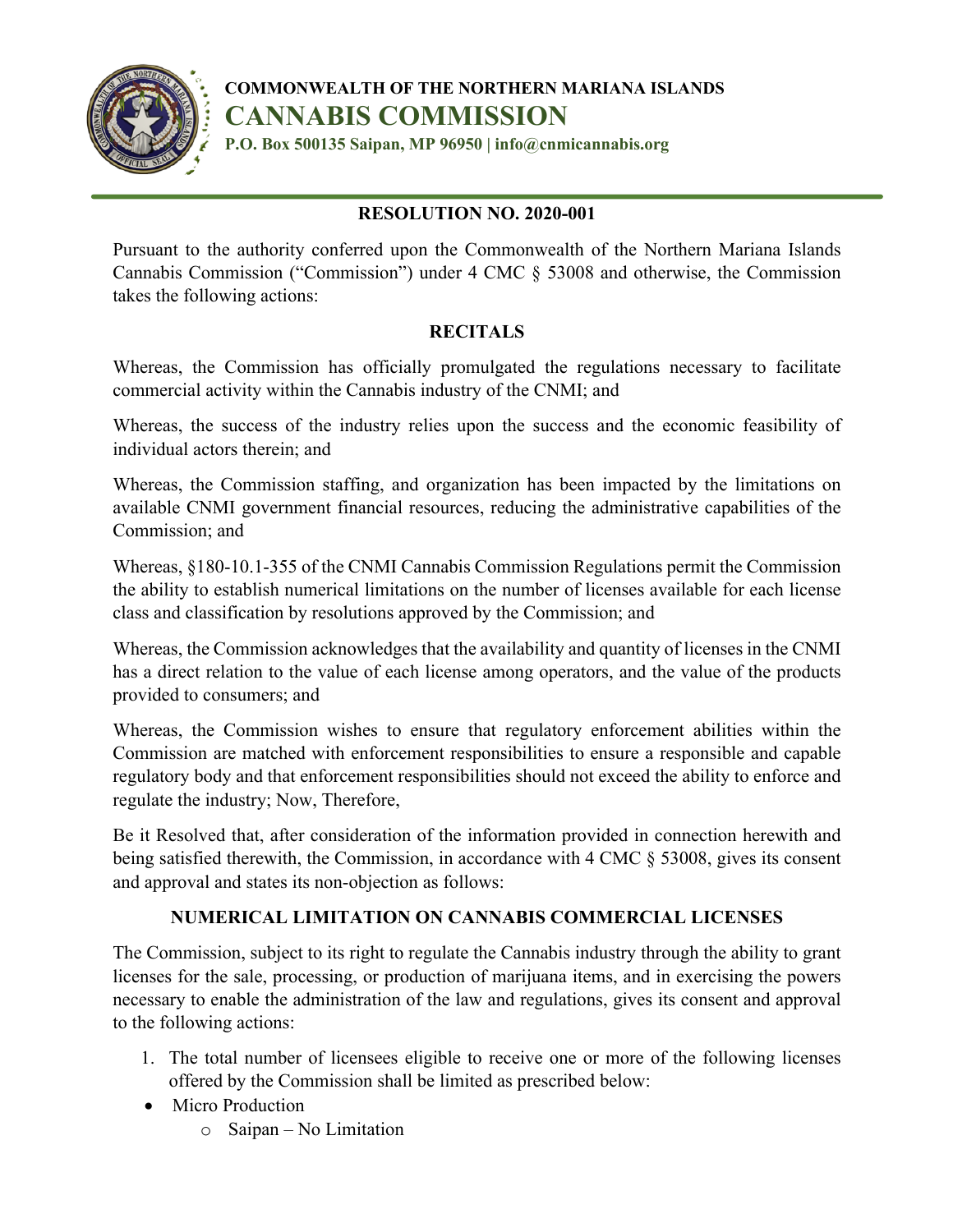- o Tinian No Limitation
- o Rota No Limitation
- Production Class  $1 -$  Less than 750 square feet under cultivation
	- o Saipan No Limitation
	- o Tinian No Limitation
	- $\circ$  Rota No Limitation
- Production Class  $2 750$  to 2,999 square feet under cultivation
	- $\circ$  Saipan 8
	- o Tinian No Limitation
	- o Rota No Limitation
- Production Class  $3 3,000$  to  $5,000$  square feet under cultivation
	- $\circ$  Saipan 3
	- o Tinian No Limitation
	- o Rota No Limitation
- Wholesale License
	- $\circ$  Saipan 2
	- o Tinian No Limitation
	- o Rota No Limitation
- Retail License
	- o Saipan No Limitation
	- o Tinian No Limitation
	- o Rota No Limitation
- Class 1 Marijuana Lounge License
	- o Saipan No Limitation
	- $\circ$  Tinian No Limitation
	- o Rota No Limitation
- Class 2 Marijuana Lounge License
	- o Saipan No Limitation
	- o Tinian No Limitation
	- o Rota No Limitation
- Marijuana Testing Facility License
	- $\circ$  Saipan 1

Further the no license holder may obtain more than 15,000 square feet under cultivation through any combination of Class 1, 2, 3 Production licenses under common ownership and no license holder may obtain more than 3 microproduction licenses under common ownership.

In the event that the number of applications submitted for a limited license, the Commission shall submit a supplemental request for proposals among all applicants that will require further information related to financial capabilities to conduct the operation, complete business plan, detailed statement of plans for the industry, effort to be made to collaborate with the Commission on the expansion of skills, knowledge and expertise to the industry, among other requirements determined by the Commission.

The Commission, pursuant to regulation reserves the right and responsibility to revise the numerical limitations on licenses to remove limitations and/or increase the availability of licenses per category of license by resolution of the Commission duly approved in accordance with CNMI